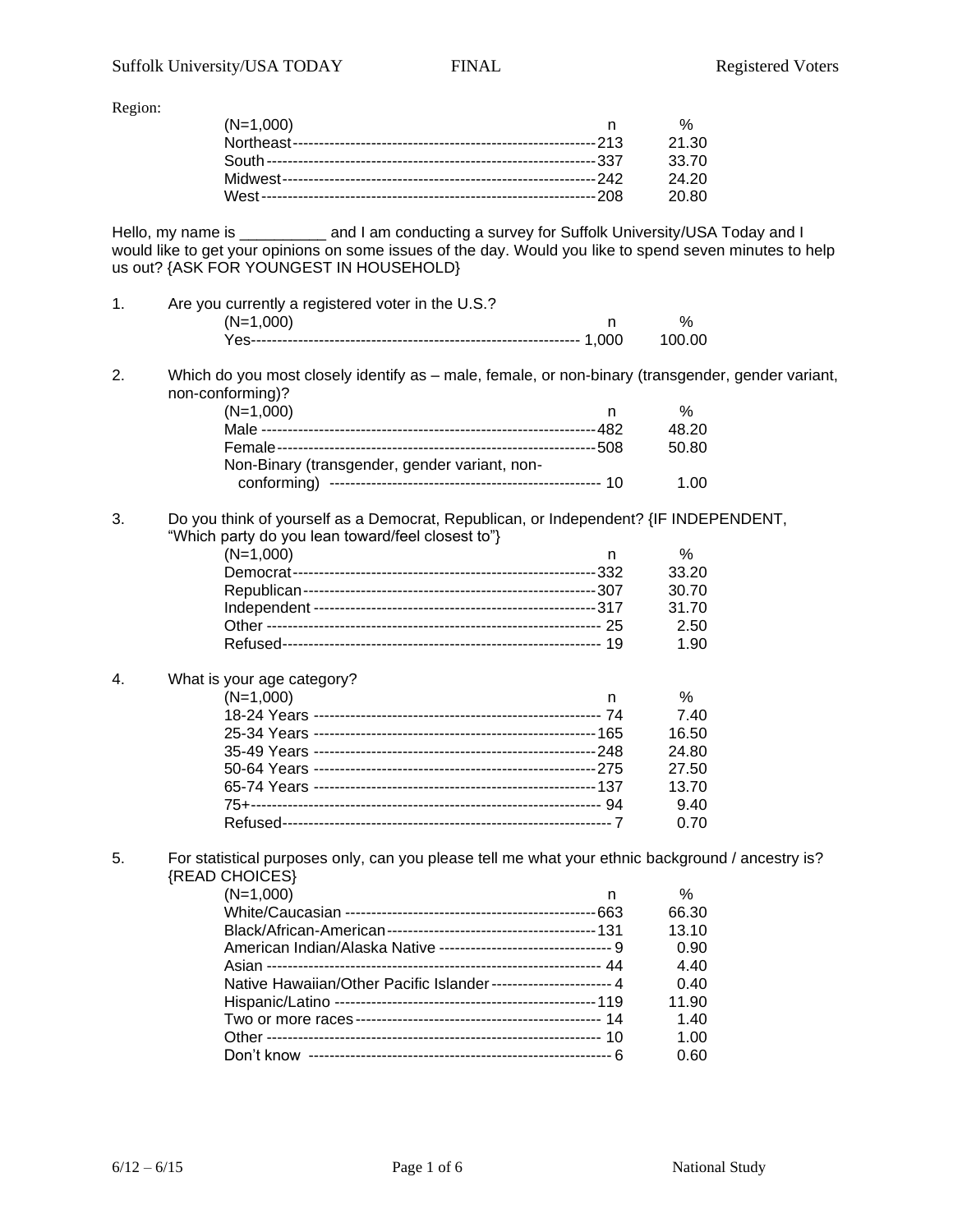| 6.  | If the elections for congress were today, would you vote for the (ROTATE) Democratic candidate<br>or Republican candidate?                                                                                                                        |    |       |
|-----|---------------------------------------------------------------------------------------------------------------------------------------------------------------------------------------------------------------------------------------------------|----|-------|
|     | $(N=1,000)$                                                                                                                                                                                                                                       | n. | %     |
|     |                                                                                                                                                                                                                                                   |    | 40.00 |
|     |                                                                                                                                                                                                                                                   |    | 39.50 |
|     |                                                                                                                                                                                                                                                   |    | 20.50 |
|     |                                                                                                                                                                                                                                                   |    |       |
| 7.  | Do you feel the country is headed in the right direction or is on the wrong track?                                                                                                                                                                |    |       |
|     | $(N=1,000)$                                                                                                                                                                                                                                       | n  | %     |
|     |                                                                                                                                                                                                                                                   |    | 15.60 |
|     |                                                                                                                                                                                                                                                   |    | 71.40 |
|     |                                                                                                                                                                                                                                                   |    | 13.00 |
| 8.  | Do you approve or disapprove of the job Joe Biden is doing as president? These are the<br>categories                                                                                                                                              |    |       |
|     | $(N=1,000)$                                                                                                                                                                                                                                       | n  | $\%$  |
|     |                                                                                                                                                                                                                                                   |    | 16.00 |
|     |                                                                                                                                                                                                                                                   |    | 22.80 |
|     |                                                                                                                                                                                                                                                   |    | 10.60 |
|     |                                                                                                                                                                                                                                                   |    | 46.50 |
|     |                                                                                                                                                                                                                                                   |    | 4.10  |
|     |                                                                                                                                                                                                                                                   |    |       |
| 9.  | As you may know, the Supreme Court is expected to decide soon on overturning Roe v. Wade,<br>the 1973 decision that ensured access to abortion during the first several months of pregnancy.<br>Do you support or oppose overturning Roe v. Wade? |    |       |
|     | $(N=1,000)$                                                                                                                                                                                                                                       | n. | %     |
|     |                                                                                                                                                                                                                                                   |    | 28.30 |
|     |                                                                                                                                                                                                                                                   |    | 61.00 |
|     |                                                                                                                                                                                                                                                   |    |       |
|     |                                                                                                                                                                                                                                                   |    | 10.70 |
| 10. | A decision overturning Roe v. Wade would allow individual states to restrict or permit access to<br>abortion. Do you think access to abortion should be left to individual states, or should there be                                             |    |       |
|     | one national policy?                                                                                                                                                                                                                              |    |       |
|     | $(N=1,000)$                                                                                                                                                                                                                                       | n. | %     |
|     |                                                                                                                                                                                                                                                   |    | 40.20 |
|     |                                                                                                                                                                                                                                                   |    | 51.00 |
|     |                                                                                                                                                                                                                                                   |    | 8.80  |
|     | (ROTATE 11 – 12)                                                                                                                                                                                                                                  |    |       |
| 11. | Should congress pass a law ensuring nationwide access to abortion - yes or no?                                                                                                                                                                    |    |       |
|     | $(N=1,000)$                                                                                                                                                                                                                                       | n  | %     |
|     |                                                                                                                                                                                                                                                   |    | 56.60 |
|     |                                                                                                                                                                                                                                                   |    | 37.50 |
|     |                                                                                                                                                                                                                                                   |    | 5.90  |
| 12. | Should congress pass a law banning abortion nationwide - yes or no?                                                                                                                                                                               |    |       |
|     | $(N=1,000)$                                                                                                                                                                                                                                       |    | %     |
|     |                                                                                                                                                                                                                                                   |    | 16.20 |
|     |                                                                                                                                                                                                                                                   |    | 78.80 |
|     |                                                                                                                                                                                                                                                   |    | 5.00  |
| 13. | In your view, should abortion be? (ROTATE ASC-DESC)                                                                                                                                                                                               |    |       |
|     | $(N=1,000)$                                                                                                                                                                                                                                       | n  | $\%$  |
|     |                                                                                                                                                                                                                                                   |    | 26.10 |
|     |                                                                                                                                                                                                                                                   |    | 36.90 |
|     |                                                                                                                                                                                                                                                   |    | 22.30 |
|     |                                                                                                                                                                                                                                                   |    | 7.50  |

Don't know --------------------------------------------------------- 72 7.20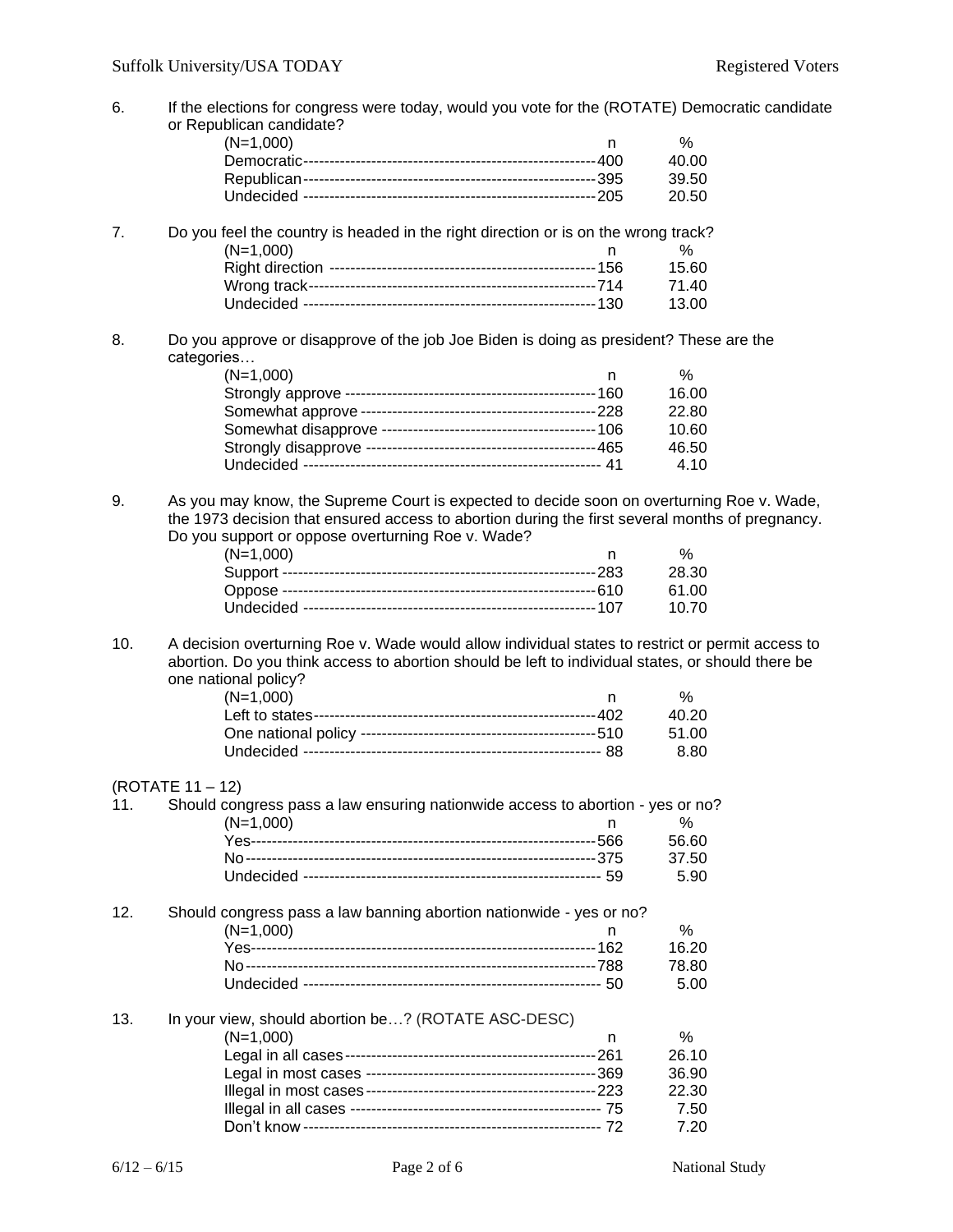14. Thinking about the midterm elections in November, which of the following statements comes closest to your view? (ROTATE ASC-DESC)

| $(N=1,000)$                                                    | %     |
|----------------------------------------------------------------|-------|
| Abortion is the most important issue to my vote---------146    | 14.60 |
| Abortion is an important issue, but it's not the most          |       |
|                                                                | 62.00 |
| Abortion isn't an important issue to my vote---------------206 | 20.60 |
| Don't know                                                     | 2.80  |

15. Would a Supreme Court decision overturning Roe v. Wade make you more or less likely to vote in November, or would it have no effect?

| $(N=1,000)$ | %     |
|-------------|-------|
|             | 19.70 |
|             | 1.10  |
|             | 76.60 |
|             | 2.60  |

16. Would you vote for a candidate you disagreed with on abortion, if you agreed with them on other issues – yes or no?

| $(N=1,000)$ | % |
|-------------|---|
|             |   |
|             |   |
|             |   |
|             |   |

17. Would you vote for a candidate you agreed with on abortion, even if you disagreed with them on other issues – yes or no?

| $(N=1,000)$ | $\frac{1}{2}$ |
|-------------|---------------|
|             |               |
|             |               |
|             |               |

18. What matters more to your vote (ROTATE) - abortion rights or the state of the economy? (N=1,000) n % Abortion rights ---------------------------------------------------233 23.30 State of the economy-------------------------------------------662 66.20 Undecided --------------------------------------------------------105 10.50

Some legal scholars say a Supreme Court decision overturning Roe v. Wade would open the door to overturning other decisions that recognized personal rights. (RANDOMIZE 19-22)

19. Would you support or oppose a Supreme Court decision that overturned the right of same-sex couples to marry?

| $(N=1,000)$ | %     |
|-------------|-------|
|             | 19.30 |
|             | 72.20 |
|             | -8.50 |
|             |       |

20. Would you support or oppose a Supreme Court decision that overturned the right of interracial couples to marry?

| $(N=1,000)$ |       |
|-------------|-------|
|             | 9.70  |
|             | 84.90 |
|             | -5.40 |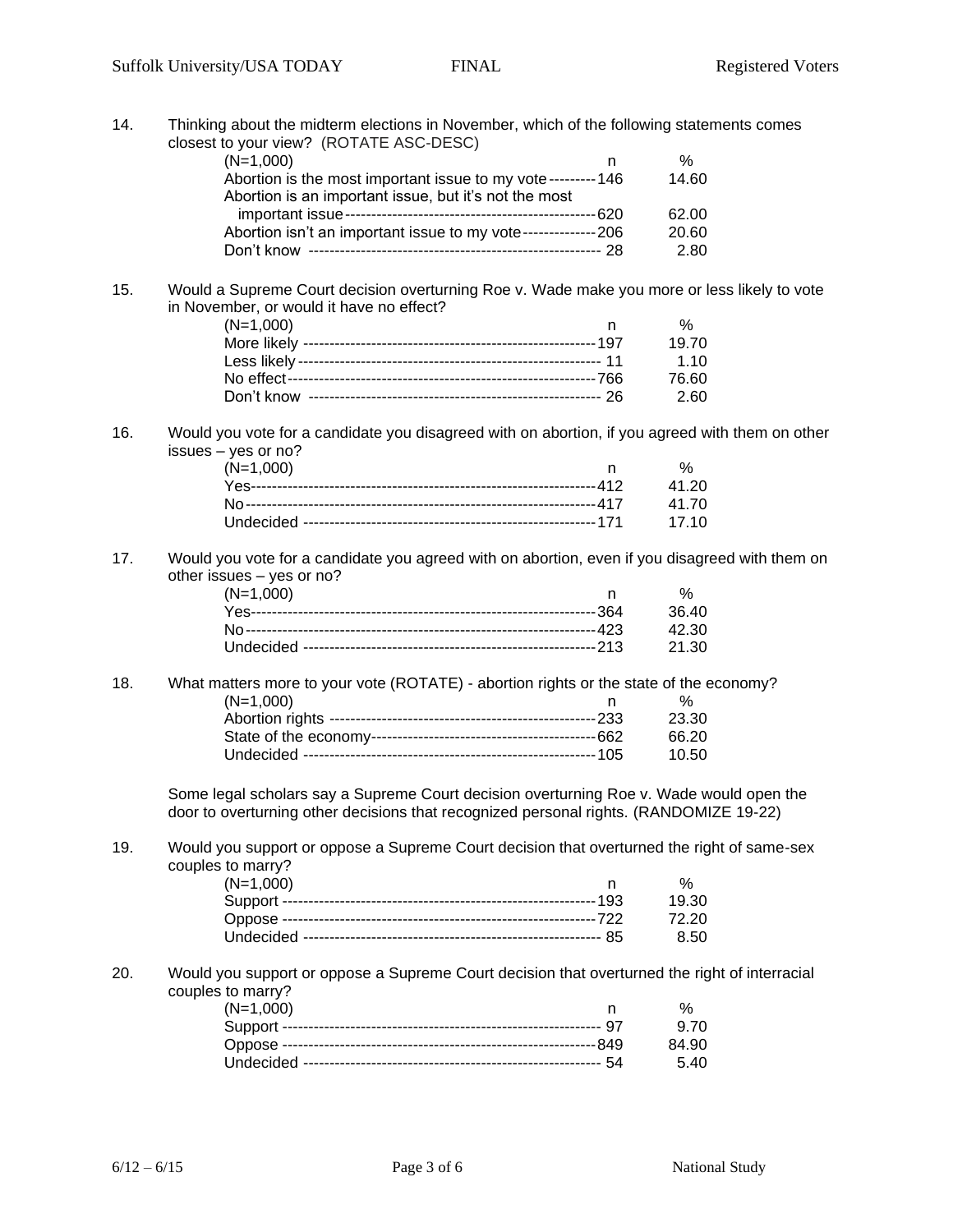21. Would you support or oppose a Supreme Court decision that overturned access to contraceptives? (N=1,000) n % Support ------------------------------------------------------------- 91 9.10 Oppose ------------------------------------------------------------830 83.00 Undecided --------------------------------------------------------- 79 7.90 22. Would you support or oppose access to medication that can be used to bring about an abortion? (N=1,000) n % Support ------------------------------------------------------------541 54.10 Oppose ------------------------------------------------------------365 36.50 Undecided --------------------------------------------------------- 94 9.40 23. If a state bans abortion, who should be subject to a legal penalty when an abortion is performed? (RANDOMIZE AND ACCEPT MULTIPLE RESPONSES)  $(N=1,000)$  n % The pregnant person -------------------------------------------133 13.30 The doctors and nurses involved----------------------------259 25.90 Anyone who helps, such as by driving the person to a clinic, or helping them pay for the abortion ----------- 78 7.80 I oppose any legal penalties----------------------------------586 58.60 Undecided --------------------------------------------------------103 10.30 24. If a state bans abortion, would you support or oppose employers providing assistance to their workers to travel to other states to obtain abortions? (N=1,000) n % Support ------------------------------------------------------------529 52.90 Oppose ------------------------------------------------------------363 36.30 Undecided --------------------------------------------------------108 10.80 25. Do you think corporations have a responsibility to speak out on abortion rights on behalf of their workers – in support or opposition – or should corporations not take a stand? (N=1,000) n % Should speak out in support----------------------------------230 23.00 Should speak out in opposition -------------------------------- 28 2.80 Should not take a stand ---------------------------------------675 67.50 Undecided --------------------------------------------------------- 67 6.70 26. If a state bans abortion, would that affect whether you would want to live in that state? (If yes, ask "does that make it more or less desirable to live in that state?")  $(N=1,000)$  n % Yes, makes state less desirable to me---------------------309 30.90 Yes, makes the state more desirable to me --------------- 50 5.00 No, doesn't affect the desirability of the state ------------601 60.10 Undecided --------------------------------------------------------- 40 4.00 27. Just your best guess, how many abortions do you think are performed each year in the United States? (ROTATE ASC-DESC) (N=1,000) n % Under one million -----------------------------------------------259 25.90 1-5 million ---------------------------------------------------------409 40.90 More than five million-------------------------------------------181 18.10 Undecided --------------------------------------------------------151 15.10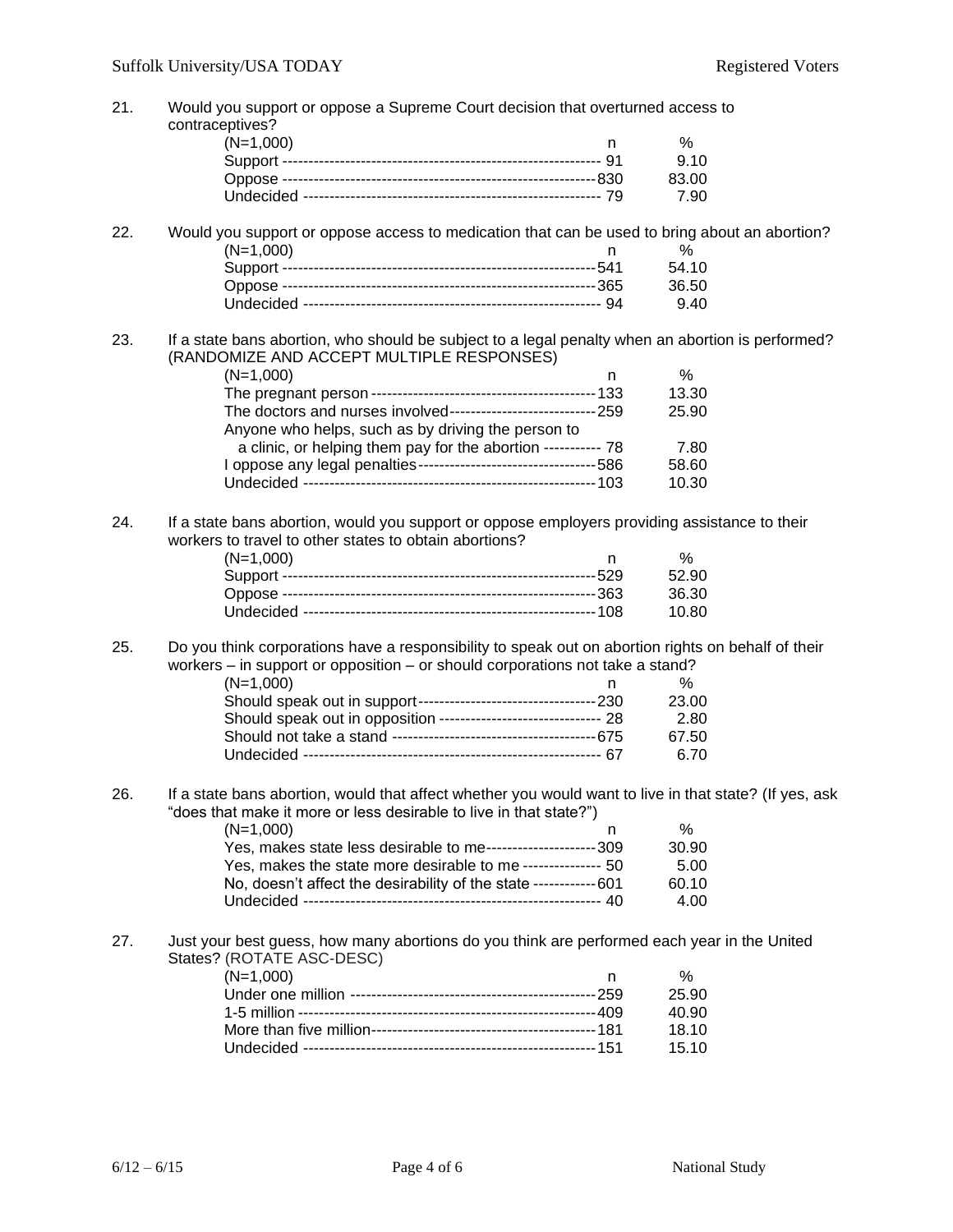| 28. | Just your best guess, how many abortions in the U.S. do you think are performed during the first                                                                                           |       |  |  |
|-----|--------------------------------------------------------------------------------------------------------------------------------------------------------------------------------------------|-------|--|--|
|     | three months of pregnancy?                                                                                                                                                                 |       |  |  |
|     | $(N=1,000)$<br>n.                                                                                                                                                                          | $\%$  |  |  |
|     |                                                                                                                                                                                            | 16.20 |  |  |
|     |                                                                                                                                                                                            | 24.10 |  |  |
|     |                                                                                                                                                                                            | 47.20 |  |  |
|     |                                                                                                                                                                                            | 12.50 |  |  |
| 29. | Please tell me if you support or oppose abortions in the first three months of pregnancy?                                                                                                  |       |  |  |
|     | $(N=1,000)$<br>n                                                                                                                                                                           | %     |  |  |
|     |                                                                                                                                                                                            | 60.30 |  |  |
|     |                                                                                                                                                                                            | 28.90 |  |  |
|     |                                                                                                                                                                                            | 8.30  |  |  |
|     |                                                                                                                                                                                            | 2.50  |  |  |
| 30. | How about midterm abortions?                                                                                                                                                               |       |  |  |
|     | $(N=1,000)$<br>n.                                                                                                                                                                          | %     |  |  |
|     |                                                                                                                                                                                            | 29.60 |  |  |
|     |                                                                                                                                                                                            | 55.80 |  |  |
|     |                                                                                                                                                                                            | 12.30 |  |  |
|     |                                                                                                                                                                                            | 2.30  |  |  |
| 31. | How about late-term abortions?                                                                                                                                                             |       |  |  |
|     | $(N=1,000)$<br>n.                                                                                                                                                                          | %     |  |  |
|     |                                                                                                                                                                                            | 18.60 |  |  |
|     |                                                                                                                                                                                            | 67.20 |  |  |
|     |                                                                                                                                                                                            | 11.50 |  |  |
|     |                                                                                                                                                                                            | 2.70  |  |  |
| 32. | Do you know anyone in your family or among your friends who has had an abortion for any<br>reason?                                                                                         |       |  |  |
|     | $(N=1,000)$<br>n.                                                                                                                                                                          | %     |  |  |
|     |                                                                                                                                                                                            | 58.30 |  |  |
|     |                                                                                                                                                                                            | 37.60 |  |  |
|     |                                                                                                                                                                                            | 4.10  |  |  |
| 33. | How would you describe your own political viewpoint - very liberal, liberal, moderate,<br>conservative, very conservative? {ROTATE .1-.5 ASCENDING TO DESCENDING}<br>$(N=1,000)$<br>%<br>n |       |  |  |
|     |                                                                                                                                                                                            | 8.50  |  |  |
|     |                                                                                                                                                                                            | 18.20 |  |  |
|     |                                                                                                                                                                                            |       |  |  |
|     |                                                                                                                                                                                            | 27.80 |  |  |
|     |                                                                                                                                                                                            | 23.90 |  |  |
|     |                                                                                                                                                                                            | 11.90 |  |  |
|     |                                                                                                                                                                                            | 4.30  |  |  |
|     |                                                                                                                                                                                            | 5.40  |  |  |